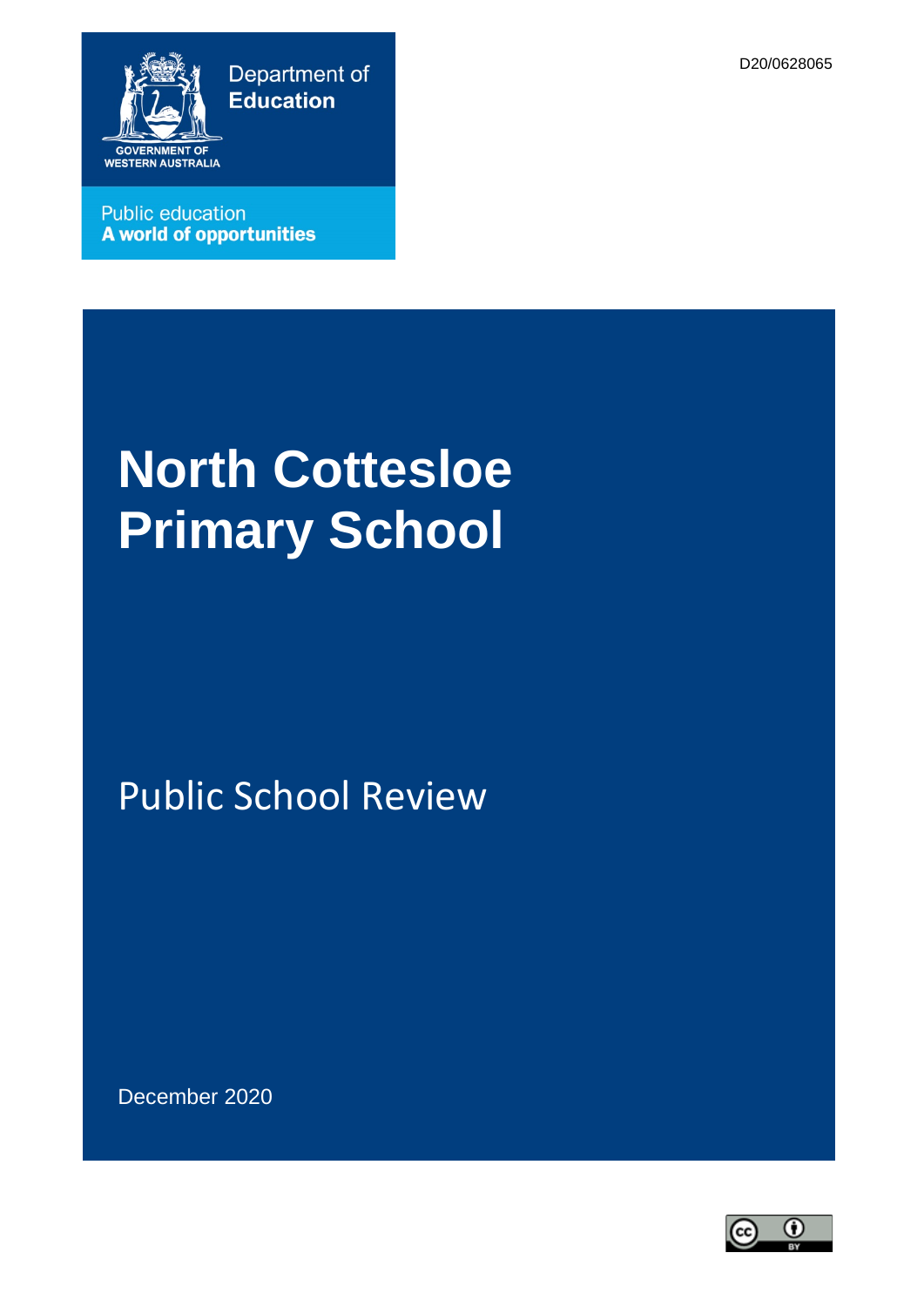# **PUBLIC SCHOOL REVIEW**

#### **Purpose**

All Western Australian public schools are reviewed by the Department of Education's Public School Accountability directorate. A review gives assurance to the local community, the Minister for Education and Training and the Director General about the performance of public schools in delivering high quality education to its students. The review acknowledges the achievements of the school and gives feedback to support the principal and staff with their improvement planning.

Initially conducted on a three-year cycle, subsequent reviews are determined to occur on a one, three or five-year timeframe.

The principal provides the review team with a self-assessment of the school's performance based on evidence from the school. Information to be validated by the review team is considered before and during the school visit. This forms the basis for the school review report and determines when the next review will occur. The report is provided to the principal, the chair of the school council/board and the regional executive director.

# **Expectations of schools**

For all Western Australian public schools, expectations are set out in either:

- the Delivery and Performance Agreement, which is an agreement between the Department (represented by the Director General), school (represented by the principal) and school board (represented by the school board chair); or
- the Principals' Statement of Expectations

together with the Funding Agreement for Schools.

# **Public School Review – The Standard**

A Standard has been developed across the domains of the School Improvement and Accountability Framework to describe essential indicators of performance. The selection of the indicators is based on literature research and historical reviews of school performance in Western Australian public schools.

The purpose is to better ensure that judgements about student performance are standardised and objective. Indicators describe what is evident in schools functioning 'as expected' within each domain.

The Standard defines the expected level of school performance. Judgements are made in relation to the Standard. External validation is also based on evidence presented relating to the Standard.



<https://creativecommons.org/licenses/by/4.0/>

For further information or resource in alternative formats for people with accessibility needs, please contact [PublicSchoolAccountability.PublicSchoolReview@education.wa.edu.au](mailto:PublicSchoolAccountability.PublicSchoolReview@education.wa.edu.au)

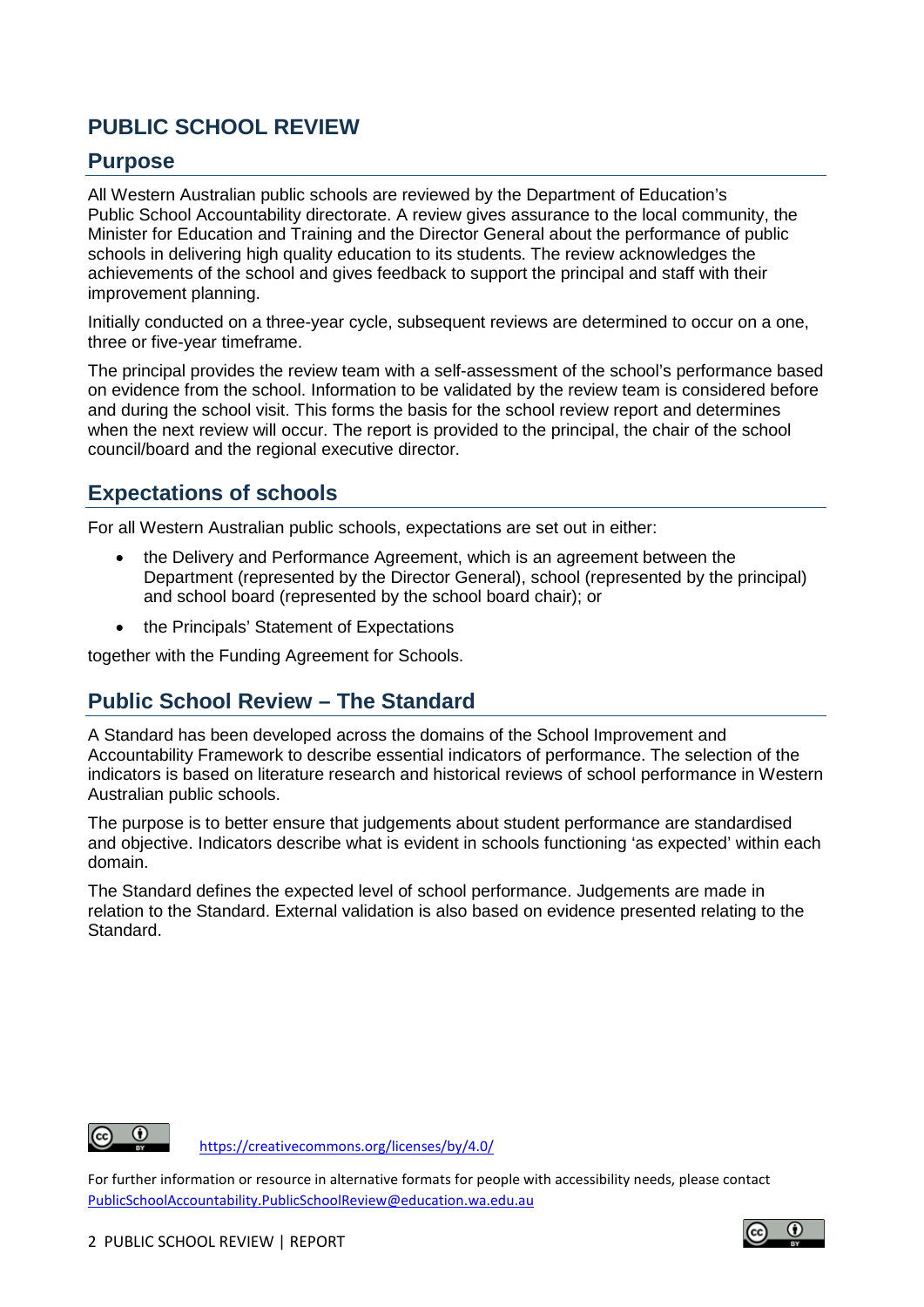# **Context**

Opened in 1913, North Cottesloe Primary School is located within walking distance of the ocean in the North Metropolitan Education Region, approximately 11 kilometres south-west of the Perth central business district.

North Cottesloe Primary School gained Independent Public School status in 2021, and has an Index of Community Socio-Educational Advantage of 1181 (decile 1). There are currently 385 students enrolled from Kindergarten to Year 6.

The school is focusing on building a strong relationship with the School Board, with a joint commitment to targeted planning in the pursuit of improved student outcomes. The diverse composition of the Board offers an ideal blend of knowledge and experience to support the school.

A very supportive Parents and Citizens' Association (P&C) assists the school considerably through the provision of significant funding for student resources and facilitating numerous community events.

#### **School self-assessment validation**

The Principal submitted a comprehensive school self-assessment.

The following aspects of the school's self-assessment process are confirmed:

- Multiple sources of evidence were used to confirm judgements about school performance.
- The self-assessment acknowledged the challenges the school has faced in the last twelve months.
- During the validation process, the Principal clarified the school's future intentions for using the Electronic School Assessment Tool (ESAT) to advance the opportunity for establishing a school-wide self-assessment culture.
- The purpose of evidence-based self-assessment is embraced by the leadership team, ensuring a positive approach to promoting the validation phase of the review process.
- Leadership and staff added value to the conditions for school growth across all domains of the Standard.
- The engagement of staff through Professional Learning Communities, expanded upon during the validation phase, underscored the school's commitment to a sustainable self-assessment culture.

The following recommendations are made:

- Use the Standard to frame and augment the existing levels of staff reflective capacity.
- Backward map from the existing judgements and observations and analyses submitted in the school's self-assessment to build future planning intention statements.
- Give consideration to the volume of information presented in future ESAT submissions.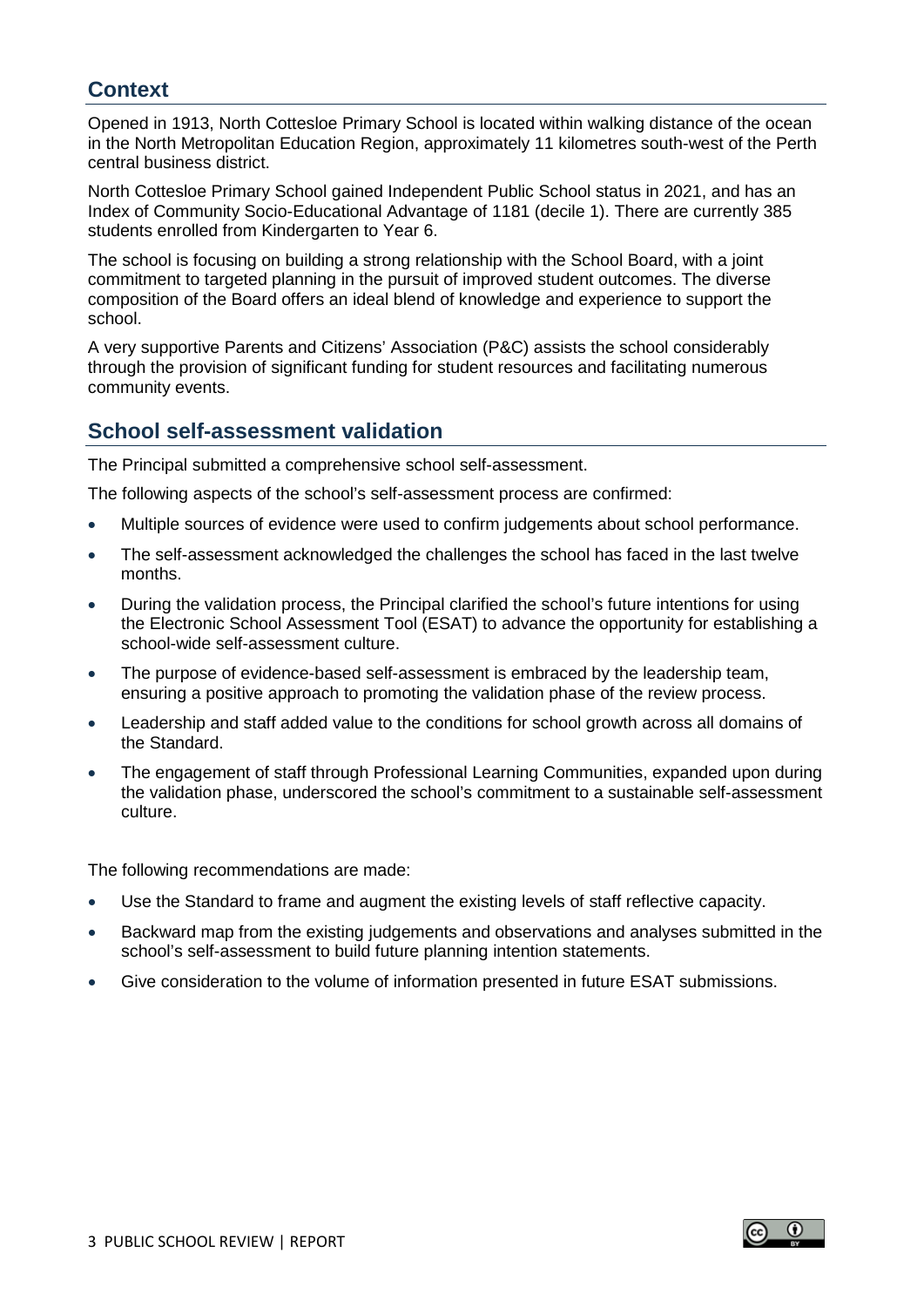# **Public School Review**

# **Relationships and partnerships**

The need for a cultural shift has triggered a number of initiatives required to reset the relational agenda, both internally with staff and externally with the community.

| Commendations          | The review team validate the following:                                                                                                                                       |
|------------------------|-------------------------------------------------------------------------------------------------------------------------------------------------------------------------------|
|                        | The school's tone is orderly and harmonious, creating a trusting and<br>$\bullet$<br>respectful ethos conducive to student learning as well as a productive<br>workplace.     |
|                        | The building of a cohesive, collegial and collaborative staff culture is<br>$\bullet$<br>based on explicit group norms promoted by the school's leadership.                   |
|                        | There is an emerging mindset that gives momentum to the<br>$\bullet$<br>implementation of new initiatives, along with honest and realistic<br>reflective processes.           |
|                        | Input from the School Board, P&C and Parent Liaison Committee offer<br>$\bullet$<br>a steady stream of information, advice and support to the school's<br>improvement agenda. |
| <b>Recommendations</b> | The review team support the following:                                                                                                                                        |
|                        | Ensure that building quality, sustainable relationships, remains a high<br>priority for all staff.                                                                            |
|                        | Embark on a strategic journey to build a reservoir of survey data to<br>$\bullet$<br>validate existing perceptions of a changing school culture.                              |
|                        | Explore options for consistent, effective, contemporary communication<br>processes between the school and families.                                                           |

# **Learning environment**

The school monitors the emotional health and wellbeing of its students, ensuring that the learning environment is inclusive and safe. Support structures and processes have been established to ensure that students' unique needs are met.

| Commendations  | The review team validate the following:                                                                                                      |
|----------------|----------------------------------------------------------------------------------------------------------------------------------------------|
|                | The school has an intentional approach to building student resilience,<br>enterprise and a respectful appreciation of the local environment. |
|                | The school has a range of strategies for monitoring and triaging<br>student intervention and Individual Education Plans (IEP).               |
|                | The school chaplain provides a range of services to support the<br>wellbeing of students.                                                    |
|                | Teachers and education assistants work in close partnership to ensure<br>effective delivery of intervention and support programs.            |
|                | Staff, students and parents have welcomed the numerous<br>$\bullet$<br>improvements made to the school's physical environment.               |
| Recommendation | The review team support the following:                                                                                                       |
|                | Explore options beyond 'low C' grades to identify students requiring an<br>IEP.                                                              |

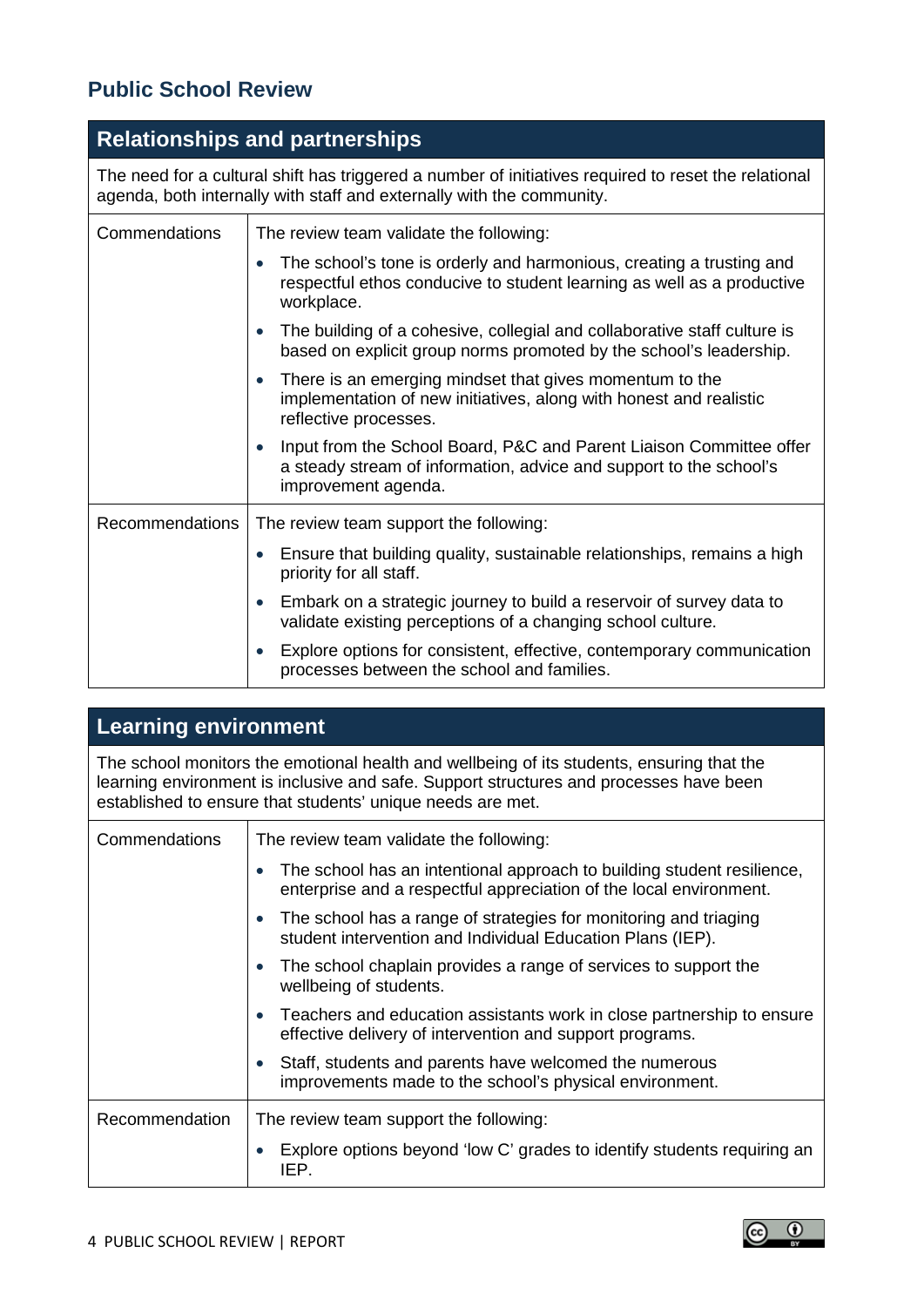# **Leadership**

There is confidence in the Principal to lead the reforms necessary for the school to improve. Significant progress has been made, but the school's submission reminds all stakeholders, "there is still much to be done".

| Commendations          | The review team validate the following:                                                                                                                                             |
|------------------------|-------------------------------------------------------------------------------------------------------------------------------------------------------------------------------------|
|                        | The Principal's narrative about the need to raise student achievement<br>expectations is understood and accepted.                                                                   |
|                        | There are raised levels of optimism amongst staff based on their<br>recognition of the need for a school improvement consciousness.                                                 |
|                        | The leadership team aspires to be recognised as effective problem<br>solvers, who are professionally self-aware and capable of making<br>informed and timely needs-based decisions. |
|                        | Change has been managed strategically by leaders at all levels to<br>ensure depth of understanding and maximum impact on learning.                                                  |
|                        | Graduate and new staff mentoring is seen as a genuine step forward<br>$\bullet$<br>in achieving staff-wide belief in, and commitment to, the school's<br>direction.                 |
| <b>Recommendations</b> | The review team support the following:                                                                                                                                              |
|                        | Consolidate a common set of beliefs and norms that define the<br>school's improvement and accountability ethos.                                                                     |
|                        | Consolidate the staff's curriculum knowledge and understanding of<br>contemporary research on how students learn best.                                                              |

# **Use of resources**

The school's approach to the management of its budget has been measured and thoughtful, with the students' needs consistently at the centre. This means short, medium and long-term budget planning reflects the need to be prudent with budget expenditure.

| Commendations          | The review team validate the following:                                                                                                                                                              |
|------------------------|------------------------------------------------------------------------------------------------------------------------------------------------------------------------------------------------------|
|                        | Budget management is aligned to school planning, resulting in<br>transparency of decision making.                                                                                                    |
|                        | The Finance Committee works effectively to ensure the school's<br>$\bullet$<br>financial position is robust and sustainable.                                                                         |
|                        | Funding for school-wide programs, targeted initiatives and staff<br>$\bullet$<br>development are discussed with the School Board.                                                                    |
|                        | Decision making is highly accountable and focused on student needs.<br>$\bullet$                                                                                                                     |
| <b>Recommendations</b> | The review team support the following:                                                                                                                                                               |
|                        | Continue to monitor the availability of digital learning options, with<br>reliable information and communications technology support a priority.                                                     |
|                        | Build on the workforce profile to develop a comprehensive workforce<br>$\bullet$<br>plan. It should be predicated on staff deployment and engagement<br>decisions that are defined by student needs. |

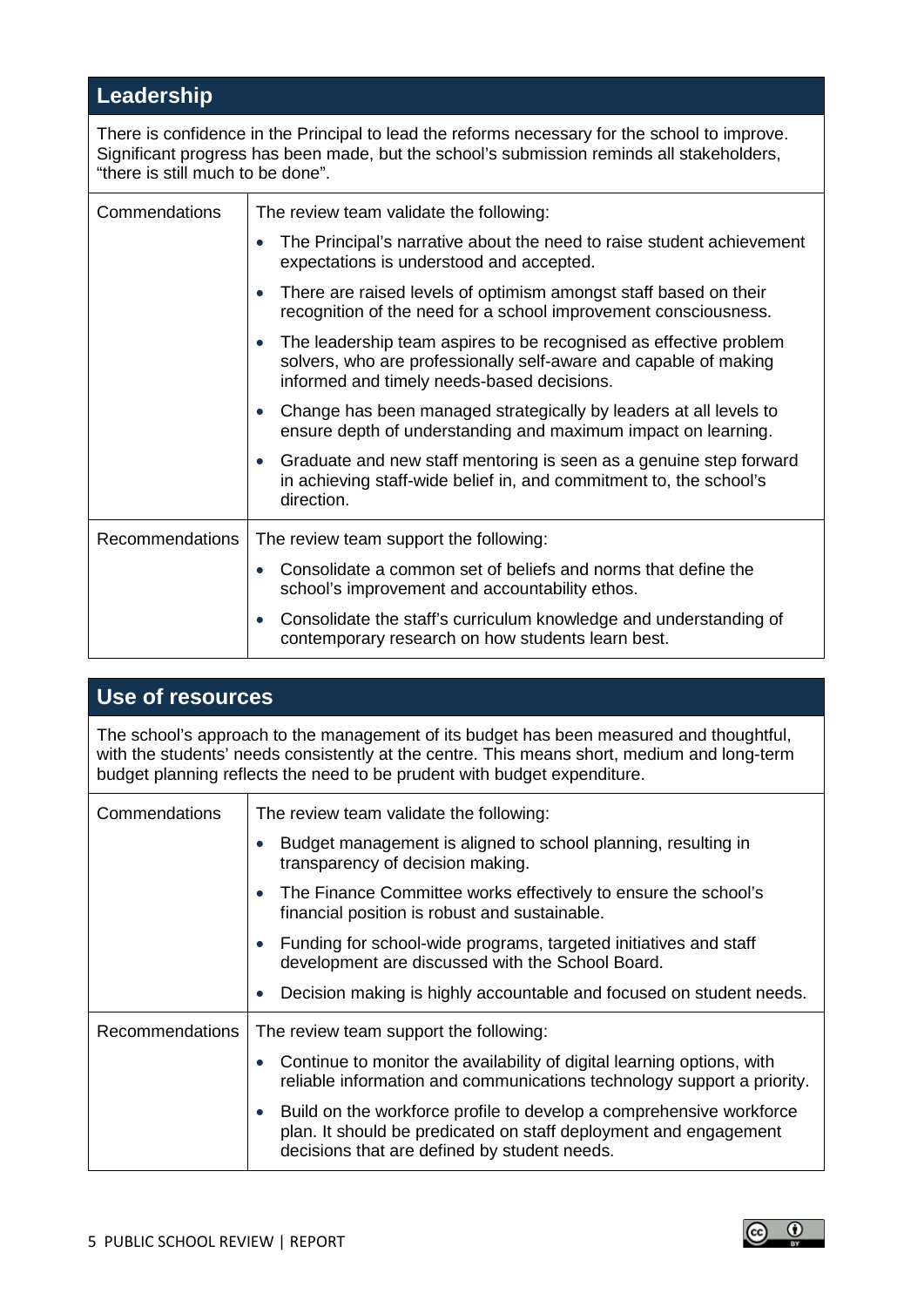# **Teaching quality**

Achieving a consistently high standard of teaching quality is a whole-school priority. This will involve, but is not limited to, strengthening curriculum knowledge, identifying and sharing best practice, lifting expectations for student achievement and providing informed feedback on teaching practice.

| Commendations          | The review team validate the following:                                                                                                                         |
|------------------------|-----------------------------------------------------------------------------------------------------------------------------------------------------------------|
|                        | The school has identified and promoted the importance of a common<br>pedagogical language between staff.                                                        |
|                        | There is a focus on the importance of monitoring teaching practice for<br>$\bullet$<br>curriculum coherence and student learning continuity.                    |
|                        | The introduction of Brightpath is one of a number of moderation<br>$\bullet$<br>initiatives that has been adopted to lift consistency of teacher<br>judgements. |
| <b>Recommendations</b> | The review team support the following:                                                                                                                          |
|                        | Monitor the standard of in-class data analysis to ensure a consistent<br>level across the school.                                                               |
|                        | Apply a targeted approach to the provision of opportunities for<br>students with the potential for academic extension.                                          |
|                        | Explore the application of digital learning options to ensure students<br>have access to 21 <sup>st</sup> century teaching practice.                            |

#### **Student achievement and progress**

Judgements about student achievement and progress should be informed by a blend of standardised and school-based instruments, in combination with an integrated set of recorded observations, daily records and student feedback. In successful schools, there is a staff culture of everyone 'owning' student achievement and progress.

| Commendations          | The review team validate the following:                                                                                                                                                        |
|------------------------|------------------------------------------------------------------------------------------------------------------------------------------------------------------------------------------------|
|                        | The school's leadership has been proactive in developing strategies to<br>$\bullet$<br>turn around past trends in student achievement and progress.                                            |
|                        | Strategies are in place to ensure system and school-based data are<br>$\bullet$<br>used to identify points of differentiation required to target the individual<br>learning needs of students. |
|                        | School-wide collegial accountability has been strengthened through<br>$\bullet$<br>informed administrative and peer feedback.                                                                  |
| <b>Recommendations</b> | The review team support the following:                                                                                                                                                         |
|                        | Continue to strengthen school-wide data literacy to better inform class-<br>to-class student information handover processes.                                                                   |
|                        | Consolidate classroom observations by leaders to target the standard<br>$\bullet$<br>of the collection, analysis and use made of student data.                                                 |
|                        | Ensure the introduction of Explicit Instruction and Habits of Mind are<br>$\bullet$<br>characterised by modelled strategies and robust evaluation.                                             |
|                        | Set aspirational targets for student achievement and progress that<br>$\bullet$<br>transcend traditional 'like-school' benchmarks.                                                             |